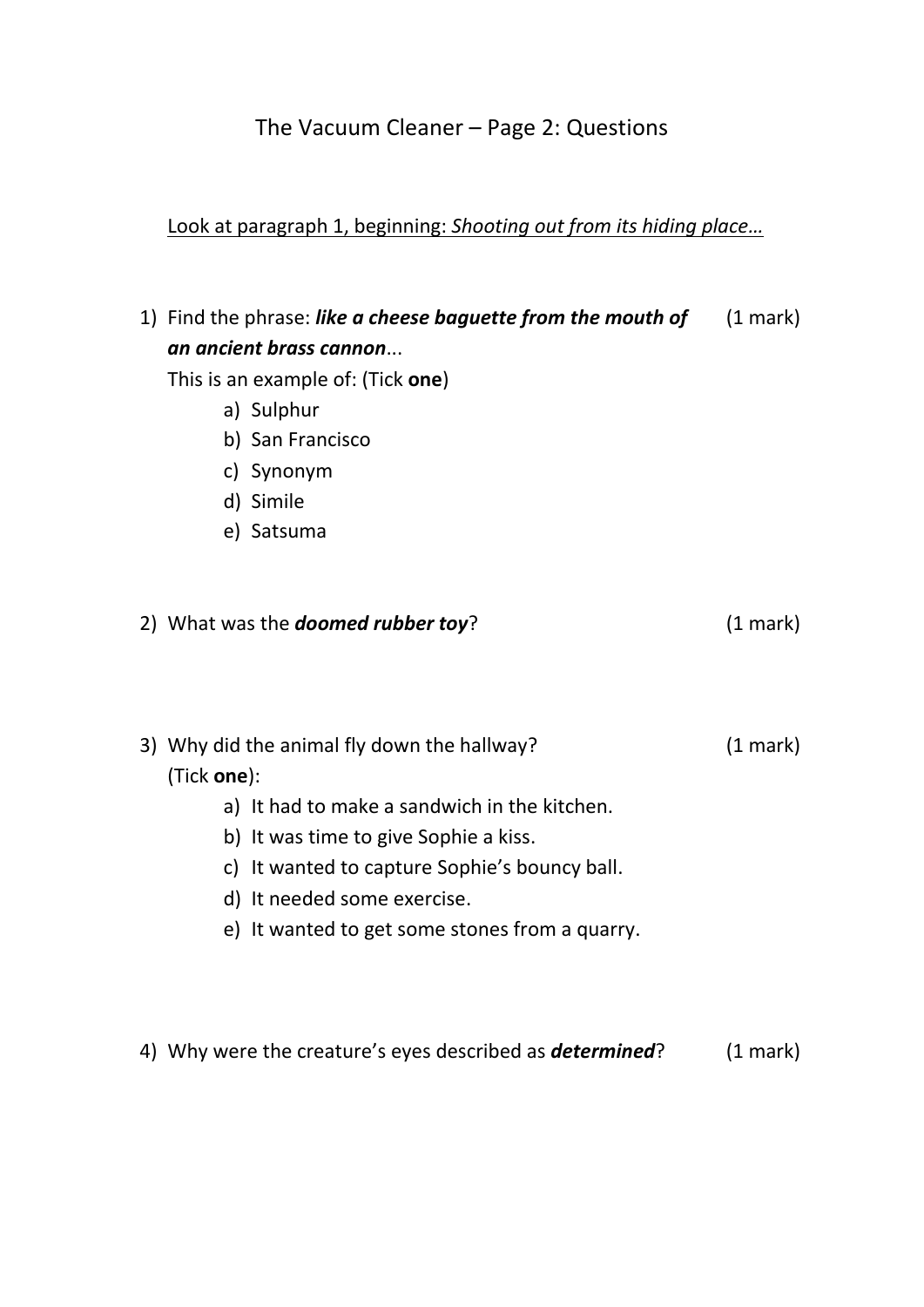- 5) In this paragraph, what is the meaning of the word *quarry*? (1 mark) (Tick **one**):
	- a) A large, deep pit from which stone is extracted.
	- b) A creamy Mexican dish made from sweet potato.
	- c) A brightly painted kitchen door.
	- d) An animal pursued by a hunter or predator.
	- e) A type of all-in-one nightwear for style conscious children.
- 6) Find and copy **one word** which tells us that the creature (1 mark) was very unusual and remarkable.

Now look at paragraph 2, beginning: *Sophie squealed…*

| 7) Why do you think that Sophie cried out?   | $(1 \text{ mark})$ |
|----------------------------------------------|--------------------|
|                                              |                    |
|                                              |                    |
|                                              |                    |
| 8) What followed the creature down the hall? | $(1 \text{ mark})$ |
|                                              |                    |

9) How do you know that the creature had not been in (1 mark) existence for very long when this story takes place?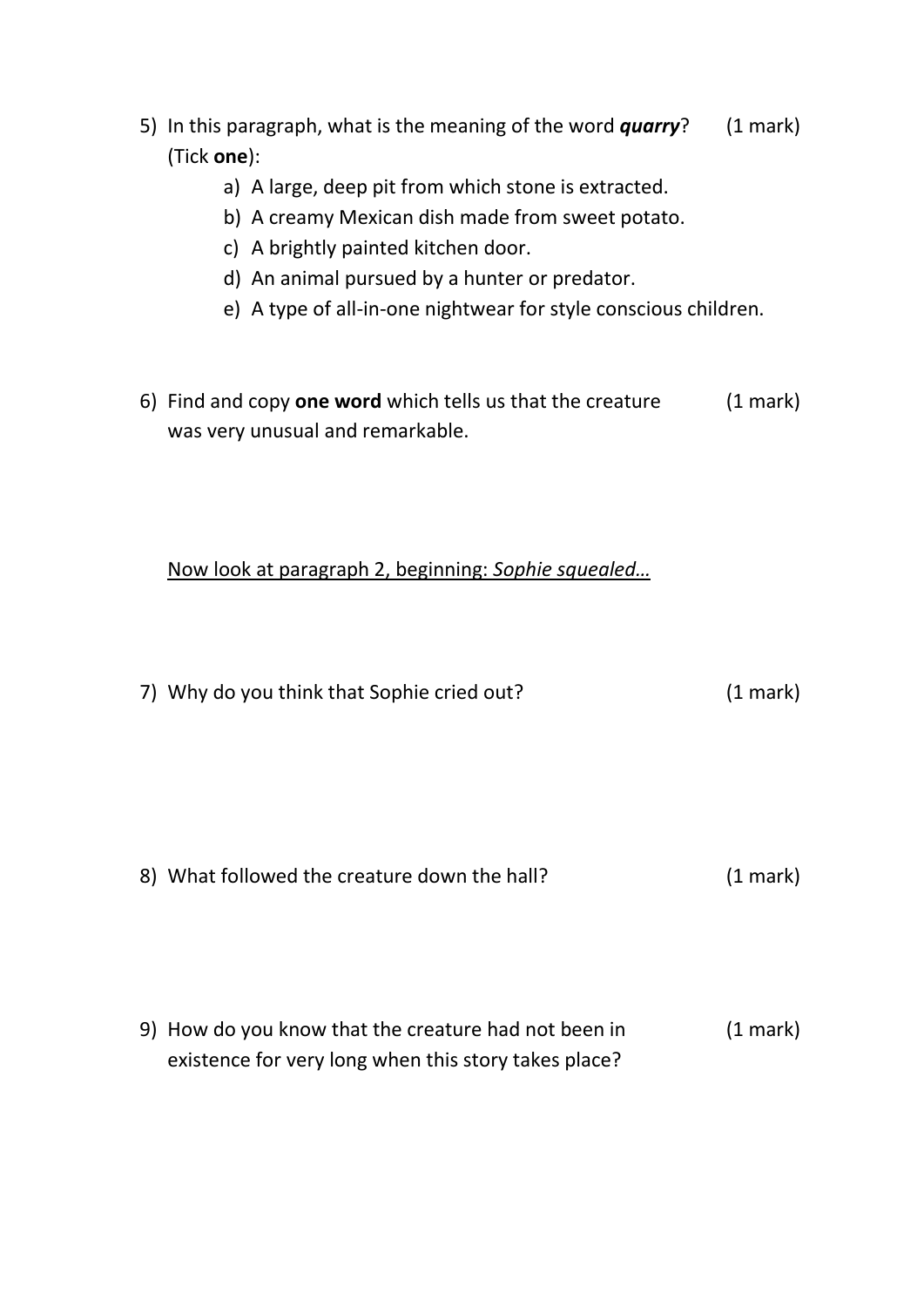10) In the table below, there are **five** pairs of synonyms. (1 mark) Each of the two synonyms in the pair is in a different column.

**Draw a line** between the two words in each of the five pairs. You will need to draw **five** lines.

| quiver                                | bony    |
|---------------------------------------|---------|
| boss                                  | slither |
| skeletal                              | tremble |
| move along smoothly from side to side | dutiful |
| faithful                              | master  |

Now look at paragraph 3, beginning: *In that split second…*

11) Sophie's dad used to make her laugh when he did the (1 mark) housework. What did he do that she found so funny?

| 12) What is a split second?                       | (1 mark) |
|---------------------------------------------------|----------|
| (Tick <b>one</b> ):                               |          |
| a) A pair of trousers with a rip in one knee.     |          |
| b) A kind of creamy banana pudding.               |          |
| c) A very small duration of time.                 |          |
| d) Someone who helps both of a pair of duellers.  |          |
| e) An elaborately worked piece of gold jewellery. |          |

13) What particular thing reminded Sophie of her dad's antics? (1 mark)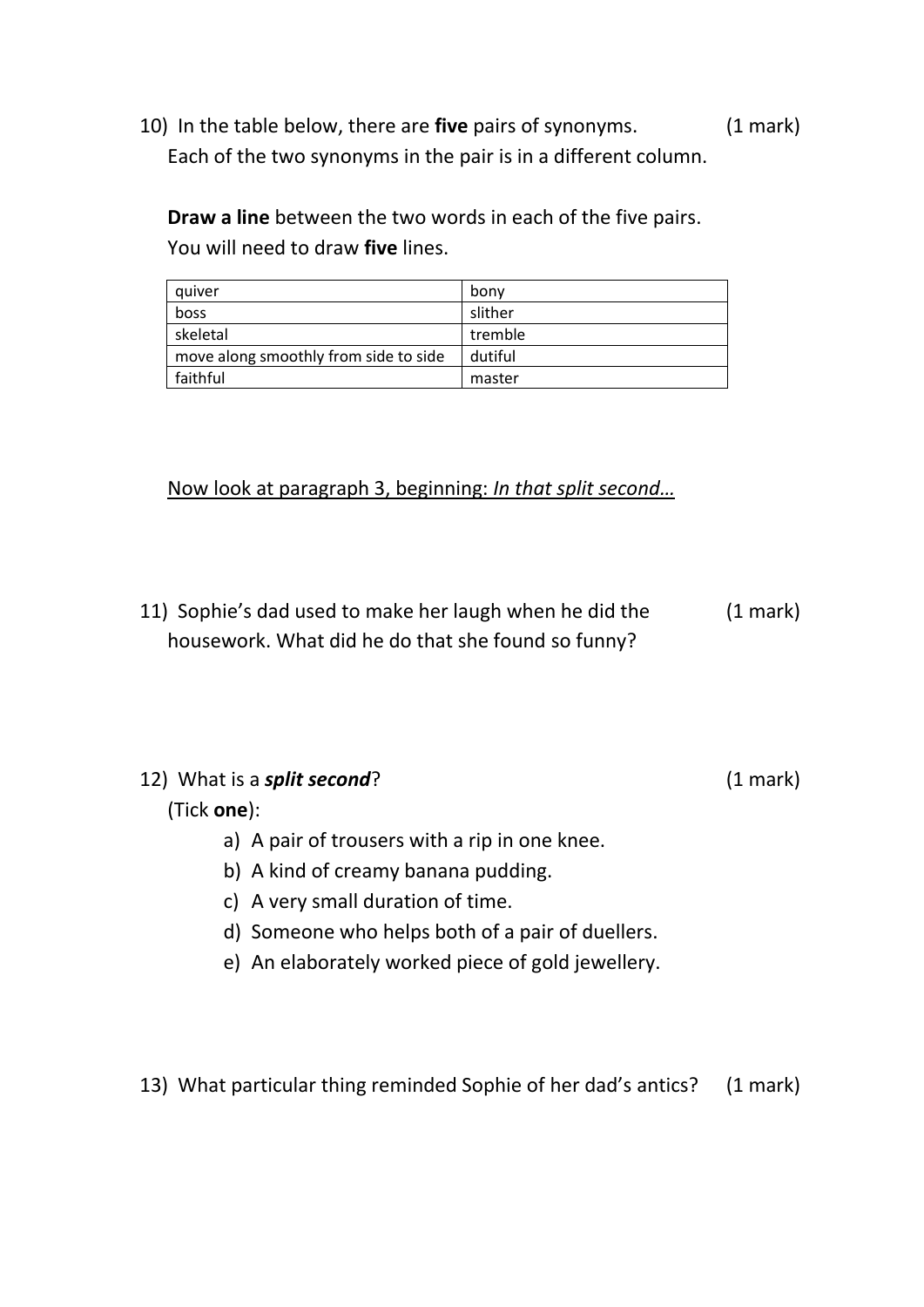## Now look at paragraph 5, beginning: *A terrific crash…*

| 14) What caused Sophie to think about the present again?                        | $(1$ mark)         |
|---------------------------------------------------------------------------------|--------------------|
| 15) Find and copy one word which tells us that Sophie loved<br>her bouncy ball. | $(1 \text{ mark})$ |
| 16) What did the creature do to Sophie's bouncy ball?                           | $(1 \text{ mark})$ |
| 17) Find the phrase: the aggressor was calmed<br>Explain what this means.       | (2 marks)          |
| 18) What did the creature do before it settled down?                            | (2 marks)          |
| $(10)$ Eind the phrase: it lay still lifeless and innocent $(1 \text{ mark})$   |                    |

19) Find the phrase: *it lay still, lifeless and innocent*… (1 mark) Why was the creature not really *innocent*?